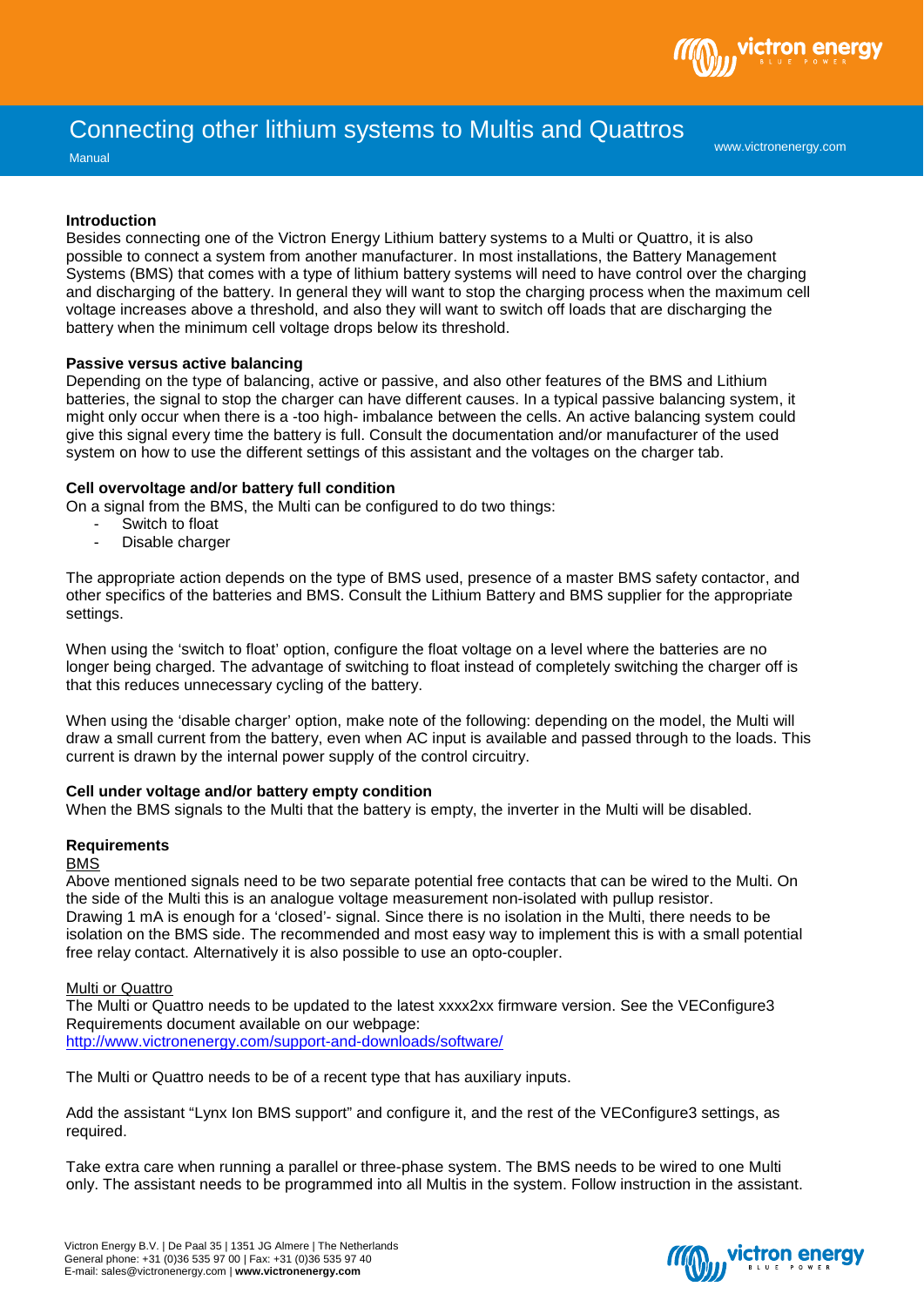# **Wiring diagram**



Note; contacts functionality only in combination with Lithium assistant

# **Charger tab**



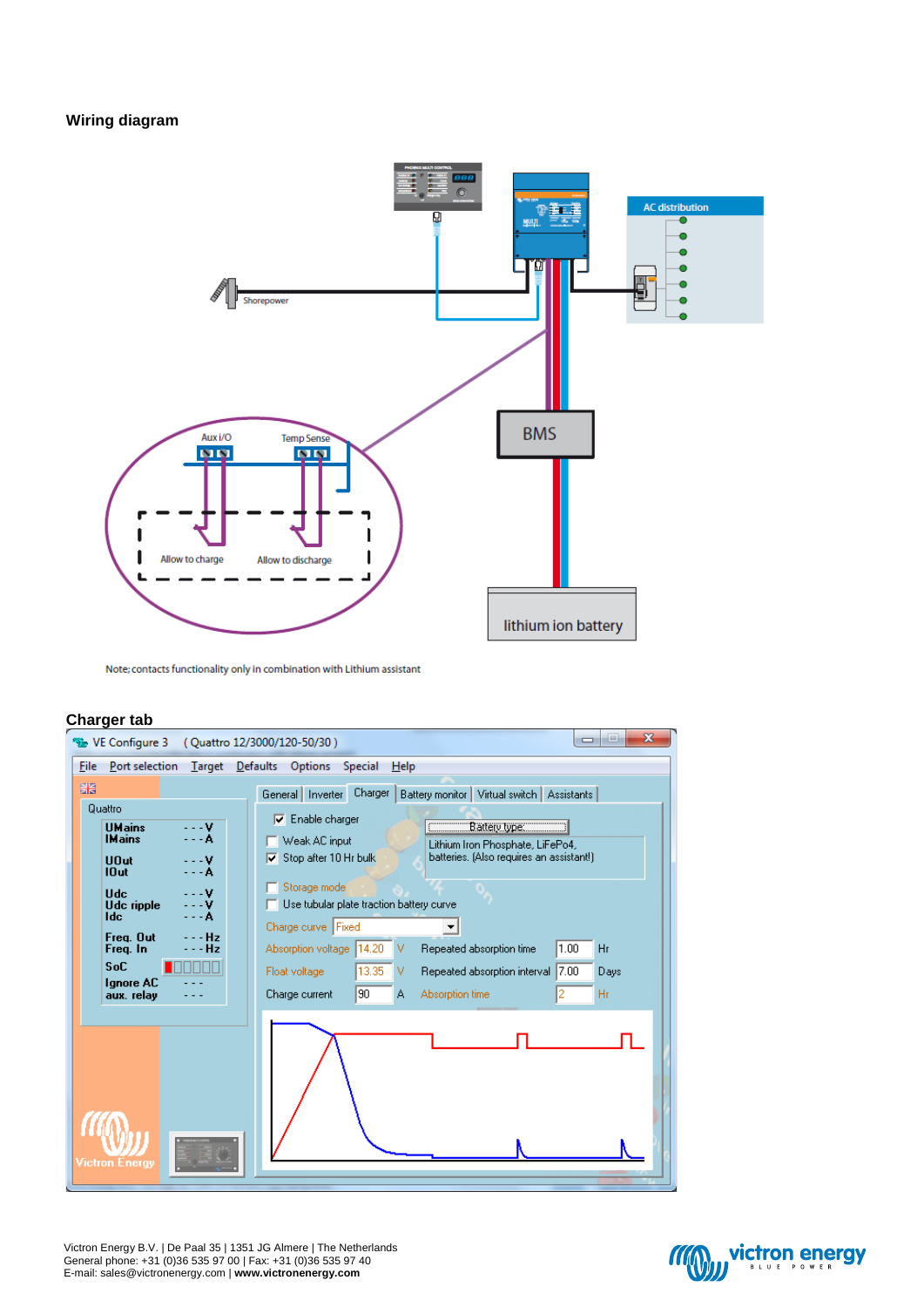# **Screenshots of the Assistant**

| E<br>x<br>$\Box$<br>Lynx Ion BMS support                                                                                                                                                                                                                                                                                                                                                                                              |
|---------------------------------------------------------------------------------------------------------------------------------------------------------------------------------------------------------------------------------------------------------------------------------------------------------------------------------------------------------------------------------------------------------------------------------------|
| Welcome                                                                                                                                                                                                                                                                                                                                                                                                                               |
| This assistant is used to connect the Lynx Ion BMS to the Multi. If your system<br>contains the VE.Bus BMS, use another assistant called "VE.Bus BMS support".                                                                                                                                                                                                                                                                        |
| It is also possible to use this assistant in combination with a non-Victron BMS.                                                                                                                                                                                                                                                                                                                                                      |
| The BMS uses the auxiliary inputs and/or the T-Sense input on the Multi to<br>control it. It can switch the device to charger-only when the battery is empty,<br>and it can force the charge state to float when the battery is full.<br>The assistant makes it also possibly to end the absorption phase based on<br>charge current instead of time.<br>When used in combination with the Lynx Ion, all the default settings are OK. |
| Parallel/three phase systems:<br>The BMS needs to be connected to only one of the Multis.<br>Which one must be selected in the assistant.<br>The assistant must also be programmed into all other Multis!<br>Note:<br>This assistant will force the charge curve to "Fixed", the VeConfig setting will                                                                                                                                |
| be ignored.<br>X Cancel<br><<<br>>>                                                                                                                                                                                                                                                                                                                                                                                                   |
|                                                                                                                                                                                                                                                                                                                                                                                                                                       |
| x<br>$\qquad \qquad =$<br>by Lynx Ion BMS support                                                                                                                                                                                                                                                                                                                                                                                     |
| Battery state inputs<br>Specify the conditions which indicate battery full and empty.<br>(Note: Some models have no auxiliary inputs, some have 1 and others have 2)                                                                                                                                                                                                                                                                  |
| The battery is full when Auxiliary input 1<br>is open<br>and<br>the battery is empty when Temperature sense input $\left  \bullet \right $ is open                                                                                                                                                                                                                                                                                    |
| X Cancel<br><<<br>>>                                                                                                                                                                                                                                                                                                                                                                                                                  |

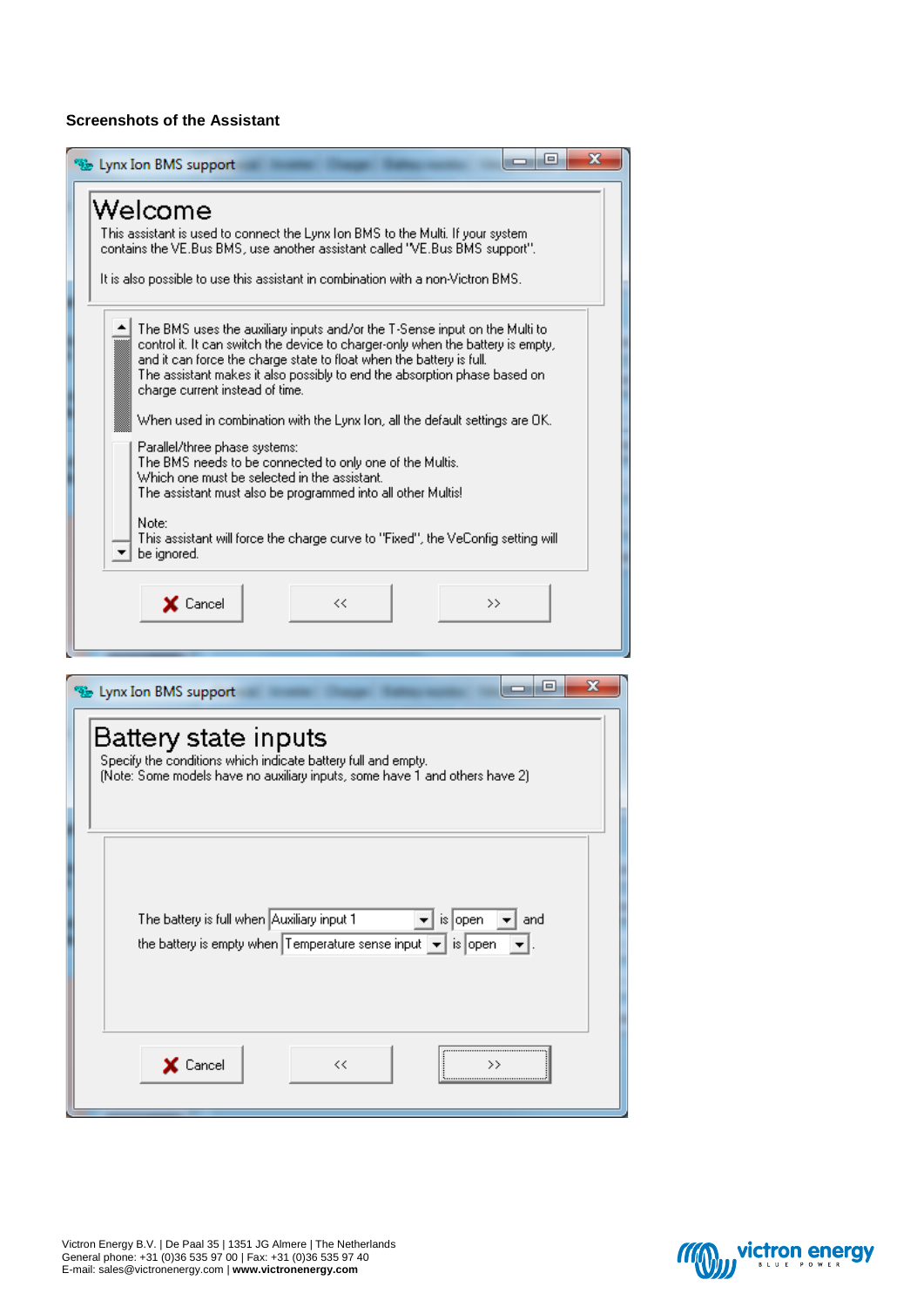| $\mathbf{x}$<br>▣<br>Lynx Ion BMS support<br>--                                                                |
|----------------------------------------------------------------------------------------------------------------|
| Actions<br>Specify the action to perform depending on the battery state.                                       |
| Force to float<br>when battery full and switch to charger only when batte<br>Force to float<br>Disable charger |
| X Cancel<br><<<br>$>\,$                                                                                        |

| x<br>e<br>Unx Ion BMS support                                                                                                                                                          |
|----------------------------------------------------------------------------------------------------------------------------------------------------------------------------------------|
| Absorption end condition<br>Normally the absorption phase ends after a certain time. For Li-Ion it is better to<br>end absorption when the charge current drops below a certain level. |
| Absorption phase ends based on time.<br>с.                                                                                                                                             |
| Absorption phase ends based on charge current.<br>G.                                                                                                                                   |
| X Cancel<br><<                                                                                                                                                                         |